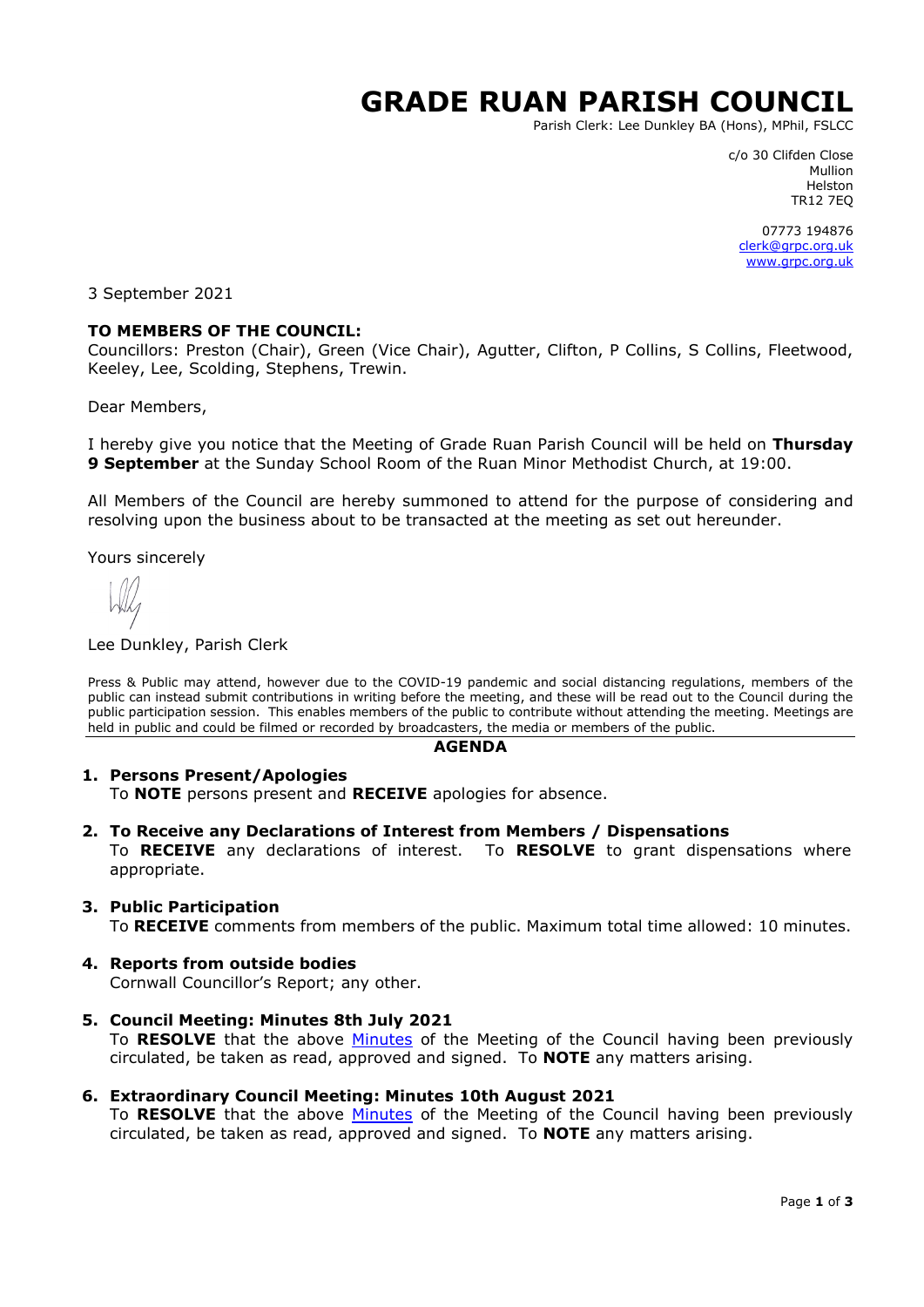# **7. Planning:**

(i) Planning Applications for consideration.

PA21/06647: [Installation of raised decking at the front of the property.](https://planning.cornwall.gov.uk/online-applications/applicationDetails.do?activeTab=documents&keyVal=QVEFG2FGM4Y00&prevPage=inTray) Jane Reddel. Bryn Mor New Road Cadgwith Ruan Minor TR12 7JZ.

PA21/08178: [Erection of a hipped conservatory in Smooth White uPVC.](https://planning.cornwall.gov.uk/online-applications/applicationDetails.do?activeTab=documents&keyVal=QXMOEFFGJZS00&prevPage=inTray) Mr Evens. Tresaddern House Road Between Friars Lane And Croft Pascoe Ruan Minor TR12 7NA.

PA21/08307: [Loft conversion with dormers. Removal of chimney &](https://planning.cornwall.gov.uk/online-applications/applicationDetails.do?activeTab=documents&keyVal=QXVGZXFGHSG00&prevPage=inTray) new southeast elevation [gable window to recessed balcony.](https://planning.cornwall.gov.uk/online-applications/applicationDetails.do?activeTab=documents&keyVal=QXVGZXFGHSG00&prevPage=inTray) Mr & Mrs Dorbin. 5 Ledra Close Cadgwith TR12 7LD

## (ii) Planning Applications decided by the Planning Authority since the last meeting

APPROVED/GRANTED/APPROVAL NOT REQUIRED:

- PA21/05304: Proposed Conversion of Rear Dining Space and Conversion and Extension to Form Rear Annex. Pentira Kuggar Ruan Minor TR12 7LY.
- PA21/07350: Prior notication for tracks required for management of new woodland planting and maintenance for agroforestry. Gwealgues Farm Kuggar Ruan Minor Helston Cornwall.
- PA21/05974: Certificate of lawfulness for existing use for Occupancy Breach of Agricultural Condition 1 in relation to Decision Notice 2/10/80/01141/S01. Chy An Menheere Hervan Lane Predannack Mullion Helston.

## (iii) Preapplications, consultations and appeals

To **NOTE** a [request](https://www.grpc.org.uk/files/5116/3057/6817/Item_7iii_-_Hospital_Cross_consultation.pdf) to Cornwall Council for all Parish Councils on the Lizard to be consulted regarding development at "Hospital Cross", Helston.

## **8. Finance report and payments**

To **RESOLVE** to adopt the Finance Reports and authorise payments (forthcoming).

#### **9. October Full Council meeting date**

To **NOTE** a change of date from 14<sup>th</sup> to 7<sup>th</sup> October for the next Full Council meeting due to staffing matters.

## **10.Cornwall Council consultation with Parish Councils**

To **RECEIVE** [as above](https://www.grpc.org.uk/files/5616/3057/6912/Item_10_-_Questionnaire_CC.pdf) and to **APPOINT** a working group to collate responses for resolution at a future meeting, or otherwise to **RESOLVE** not to respond.

## **11.Housing Resolution by Bude Stratton Town Council**

- To **NOTE** to [resolution](https://www.grpc.org.uk/files/6616/3057/7055/Item_11_-_Bude_Stratton_TC_Housing_resolution.pdf) as above and to **CONSIDER**:
- formally supporting the resolution
- the drafting of a separate statement from this Parish Council and to **APPOINT** a working group to develop

#### **12.Commons Application 3003: removing land registered as Common Land**

To **NOTE** a revised draft decision  $(1, 2, 3)$  $(1, 2, 3)$  $(1, 2, 3)$  as above to partially accept the deregistering of common land at Beach Cottage. To **RESOLVE** to collate a response and to submit in due course.

## **13.External Audit completion**

To **RECEIVE** a report as above  $(1, 2)$  $(1, 2)$ .

#### **14.AONB Management Plan Survey**

To **RECEIVE** as above  $(1, 2)$  $(1, 2)$  and **APPOINT** a working group to collate and submit a response.

## **15.Update: Cycle hoops project**

To **RECEIVE** an update as above.

## **16.Footpaths, Highways; Tree wardens report.**

a) To **CONSIDER** [information](https://www.grpc.org.uk/files/3016/3057/7327/Item_15_-_Footpath_registration_process.pdf) regarding the registration of a new PROW in Cadgwith and to **RESOLVE** a course of action.